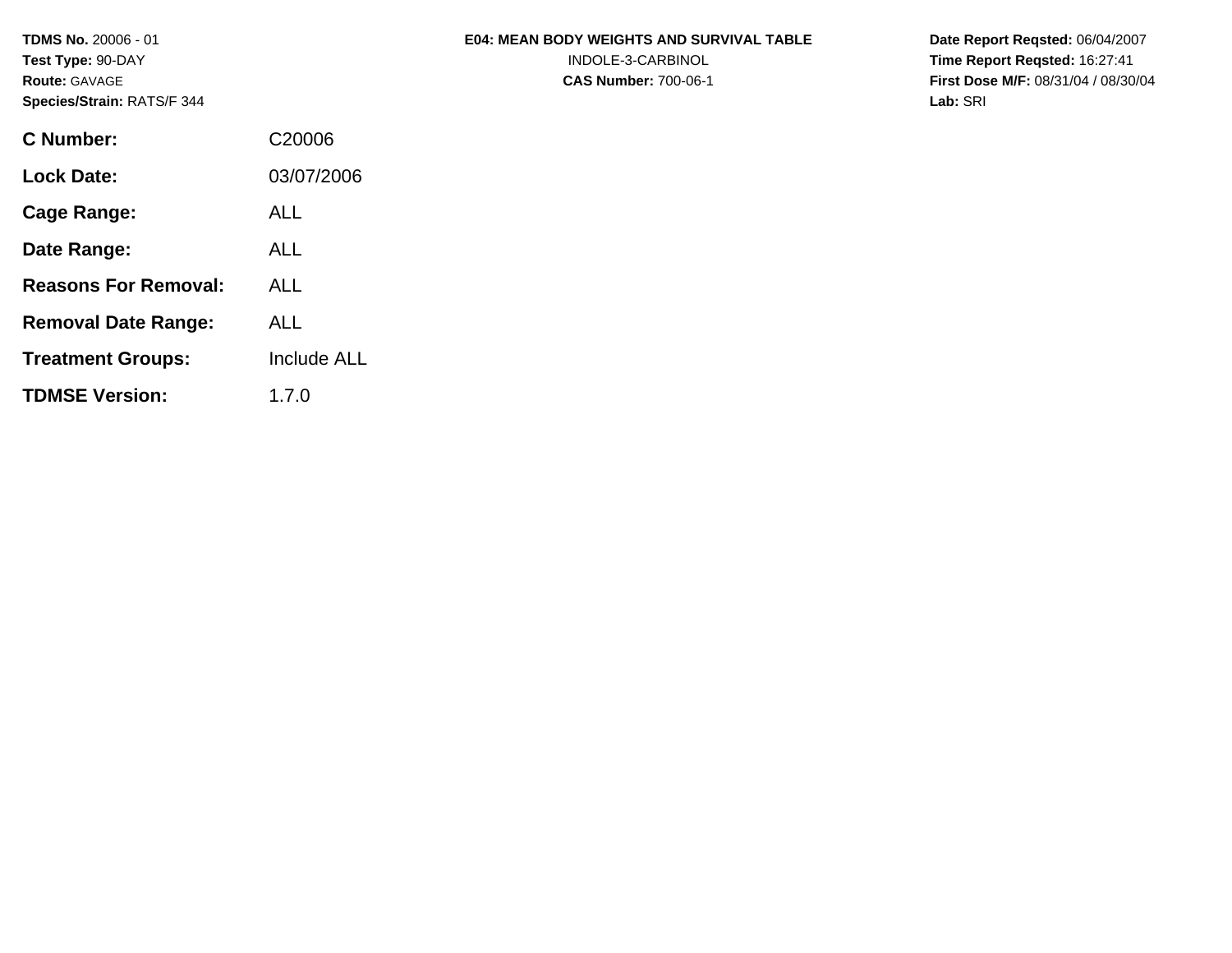# **Species/Strain:** RATS/F 344 **Lab:** SRI

### **TDMS No.** 20006 - 01 **E04: MEAN BODY WEIGHTS AND SURVIVAL TABLE Date Report Reqsted:** 06/04/2007

**Test Type:** 90-DAY INDOLE-3-CARBINOL **Time Report Reqsted:** 16:27:41 **Route:** GAVAGE **CAS Number:** 700-06-1 **First Dose M/F:** 08/31/04 / 08/30/04

## **MALE**

| <b>DAY</b>         | 0 MG/KG |       | <b>18.75 MG/KG</b> |                        |    | 37.5 MG/KG |                            |    | <b>75 MG/KG</b> |                            |    | <b>150 MG/KG</b> |                            |    | <b>300 MG/KG</b> |                            |    |
|--------------------|---------|-------|--------------------|------------------------|----|------------|----------------------------|----|-----------------|----------------------------|----|------------------|----------------------------|----|------------------|----------------------------|----|
|                    | WT(G)   | <br>N | WT(G)              | %<br>OF<br><b>CNTL</b> | N. | WT(G)      | <br>%<br>OF<br><b>CNTL</b> | N  | WT(G)           | <br>℅<br>OF<br><b>CNTL</b> | N  | WT(G)            | <br>%<br>OF<br><b>CNTL</b> | N  | WT(G)            | <br>%<br>OF<br><b>CNTL</b> | N  |
|                    | 103.0   | 10    | 103.1              | 100.2                  | 10 | 107.2      | 104.1                      | 10 | 105.2           | 102.1                      | 10 | 104.4            | 101.4                      | 10 | 103.8            | 100.8                      | 10 |
| 3                  | 110.4   | 10    | 111.7              | 101.2                  | 10 | 113.1      | 102.5                      | 10 | 105.7           | 95.8                       | 10 | 111.3            | 100.8                      | 10 | 108.6            | 98.3                       | 10 |
| 10                 | 141.4   | 10    | 142.1              | 100.4                  | 10 | 142.8      | 101.0                      | 10 | 142.9           | 101.0                      | 10 | 139.0            | 98.3                       | 10 | 135.5            | 95.8                       | 10 |
| 17                 | 171.8   | 10    | 173.5              | 101.0                  | 10 | 175.1      | 101.9                      | 10 | 178.0           | 103.6                      | 10 | 171.8            | 100.0                      | 10 | 166.4            | 96.9                       | 10 |
| 24                 | 193.3   | 10    | 196.3              | 101.6                  | 10 | 198.4      | 102.7                      | 10 | 198.5           | 102.7                      | 10 | 193.5            | 100.1                      | 10 | 184.6            | 95.5                       | 10 |
| 31                 | 212.6   | 10    | 215.8              | 101.5                  | 10 | 220.2      | 103.6                      | 10 | 221.6           | 104.2                      | 10 | 214.4            | 100.8                      | 10 | 202.5            | 95.2                       | 10 |
| 38                 | 227.9   | 10    | 232.5              | 102.0                  | 10 | 236.0      | 103.6                      | 10 | 238.9           | 104.8                      | 10 | 227.8            | 99.9                       | 10 | 215.0            | 94.3                       | 10 |
| 45                 | 238.8   | 10    | 244.3              | 102.3                  | 10 | 252.6      | 105.8                      | 10 | 253.6           | 106.2                      | 10 | 243.2            | 101.9                      | 10 | 230.0            | 96.3                       | 10 |
| 52                 | 250.8   | 10    | 254.8              | 101.6                  | 10 | 262.9      | 104.8                      | 10 | 263.3           | 105.0                      | 10 | 255.3            | 101.8                      | 10 | 238.8            | 95.2                       | 10 |
| 59                 | 264.5   | 10    | 267.1              | 101.0                  | 10 | 275.9      | 104.3                      | 10 | 276.3           | 104.4                      | 10 | 267.6            | 101.2                      | 10 | 247.3            | 93.5                       | 10 |
| 66                 | 274.1   | 10    | 280.7              | 102.4                  | 10 | 289.2      | 105.5                      | 10 | 288.1           | 105.1                      | 10 | 276.5            | 100.9                      | 10 | 256.6            | 93.6                       | 10 |
| 73                 | 285.4   | 10    | 293.4              | 102.8                  | 10 | 300.0      | 105.7                      | 10 | 297.1           | 104.1                      | 10 | 287.0            | 100.6                      | 10 | 265.8            | 93.1                       | 10 |
| 80                 | 292.9   | 10    | 304.0              | 103.8                  | 10 | 307.8      | 105.7                      | 10 | 304.4           | 103.9                      | 10 | 292.9            | 100.0                      | 10 | 272.9            | 93.2                       | 10 |
| 86                 | 299.9   | 10    | 308.5              | 102.9                  | 10 | 312.6      | 104.2                      | 10 | 310.7           | 103.6                      | 10 | 298.6            | 99.6                       | 10 | 276.3            | 92.1                       | 10 |
| TERM<br><b>SAC</b> | 309.4   | 10    | 319.8              | 103.4                  | 10 | 325.3      | 105.1                      | 10 | 320.5           | 103.6                      | 10 | 308.8            | 99.8                       | 10 | 285.3            | 92.2                       | 10 |

\*\*\* END OF MALE \*\*\*